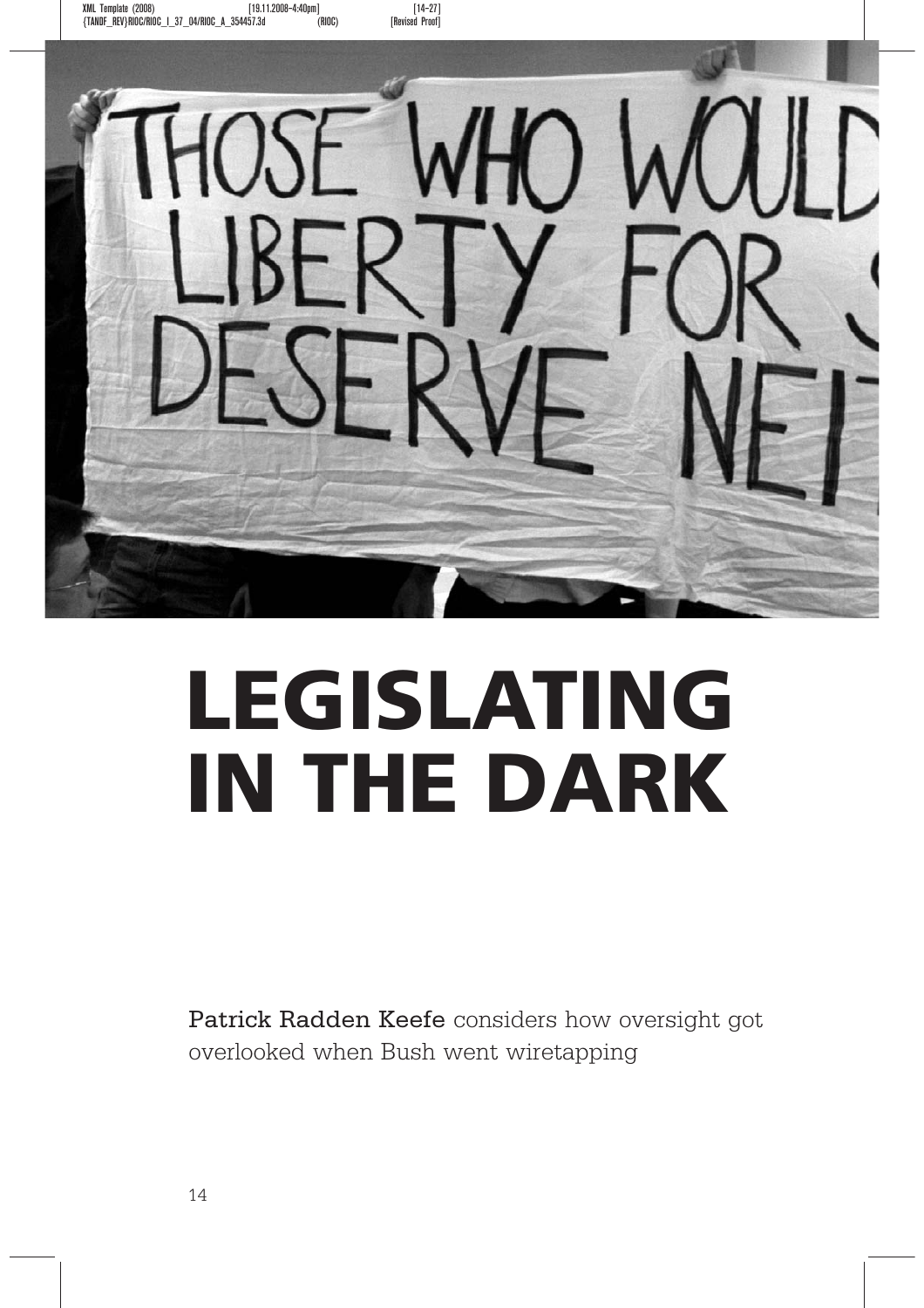

Credit: Reuters/Evan Sisley Protest against US Attorney General Gonzales, 2006

Consider, if you will, the following scenario: against the backdrop of an unpopular foreign war, the people of the United States are rocked by a stunning revelation on the front page of the New York Times, that the nation's intelligence establishment has been secretly engaged in a massive, and by all appearances illegal, programme of domestic surveillance. A public outcry ensues, with members of Congress vowing to investigate and White House officials defensively invoking the prerogatives of official secrecy.

If the story seems familiar, it should, because it has played out not once, but twice, in recent American history. In December 1974, Seymour Hersh revealed an extensive domestic spying programme in the Times. President Richard Nixon had only recently resigned, and the new president, Gerald Ford, was faced with a scandal. One of Ford's aides, a young man from Wyoming named Dick Cheney, proposed forming a presidential commission to investigate the allegations, in the interests of 'heading off congressional efforts to further encroach on the executive branch'. But Congress was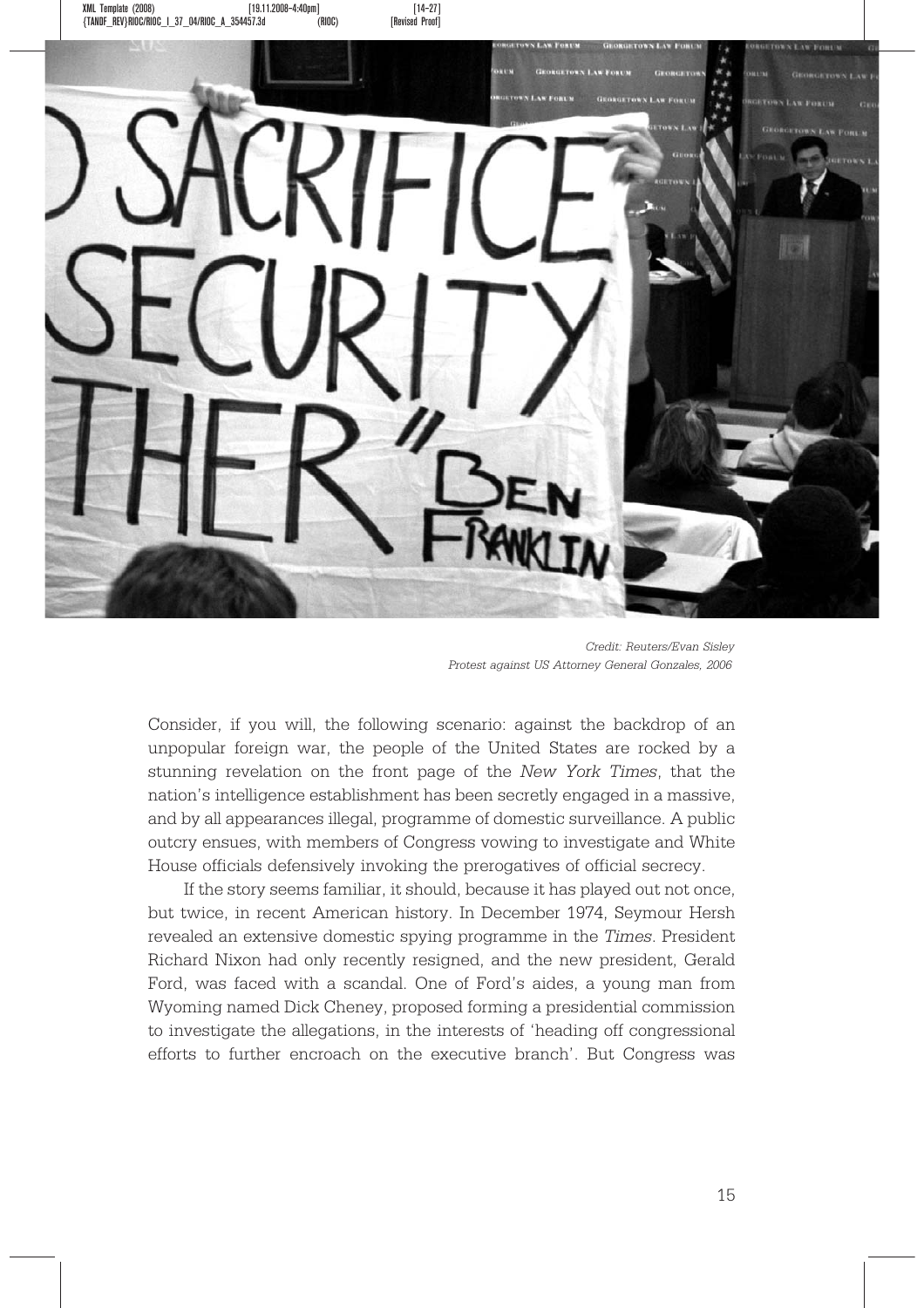controlled by Democrats – Democrats who remained incensed over the executive abuses of the Watergate era – and before long separate Senate and House committees were investigating. Led by Senator Frank Church and Representative Otis Pike, these committees assumed an openly adversarial posture toward the executive branch and proceeded to dig tenaciously through the secret activities of America's intelligence agencies. One of the major achievements of this period of prolonged investigation was the passage, in 1978, of the Foreign Intelligence Surveillance Act, or FISA, which established a prohibition on the warrantless surveillance of Americans. President Ford signed the law over the fierce objection of the young Dick Cheney, who regarded it as an impermissible constraint on the inherent authority of the president.

Thirty-one years to the month after Seymour Hersh's original scoop, the Times ran another front-page story, this one by reporters James Risen and Eric Lichtblau [see pp28–32], which revealed that following the attacks of 11 September 2001, President George W Bush had secretly authorised the National Security Agency to conduct warrantless domestic surveillance, in apparent violation of the 1978 law. Despite being America's largest intelligence agency, the NSA had long enjoyed a certain obscurity in the American political and media landscape. The agency received little press coverage or congressional oversight; as one standard joke had it, N-S-A stood for 'No Such Agency'. On the rare occasions when an agency official did make a statement to Congress or the media, it was to reiterate that the NSA adhered to an ironclad rule: it did not eavesdrop on Americans. The Risen and Lichtblau story suggested that in the years since 11 September, such assurances were simply false – that the Bush administration had elected, in secret and without the permission of Congress, to violate the key prohibition established in the FISA law of 1978. Just as the original Hersh piece prompted angry calls for investigation and reform by Congress, legislators from both political parties responded to the news of the Bush administration's warrantless wiretapping programme with vows to get to the bottom of it and hold the administration accountable.

But at this point the two narratives of illegality leading to exposé, investigation and reform diverge, because by 2005 the young Ford administration staffer Dick Cheney, who had so adamantly opposed the congressional investigations of the 1970s and the passage of the FISA in the first place, was vice president, and he was not going to stand by and allow the legislative branch to investigate or admonish the executive once again.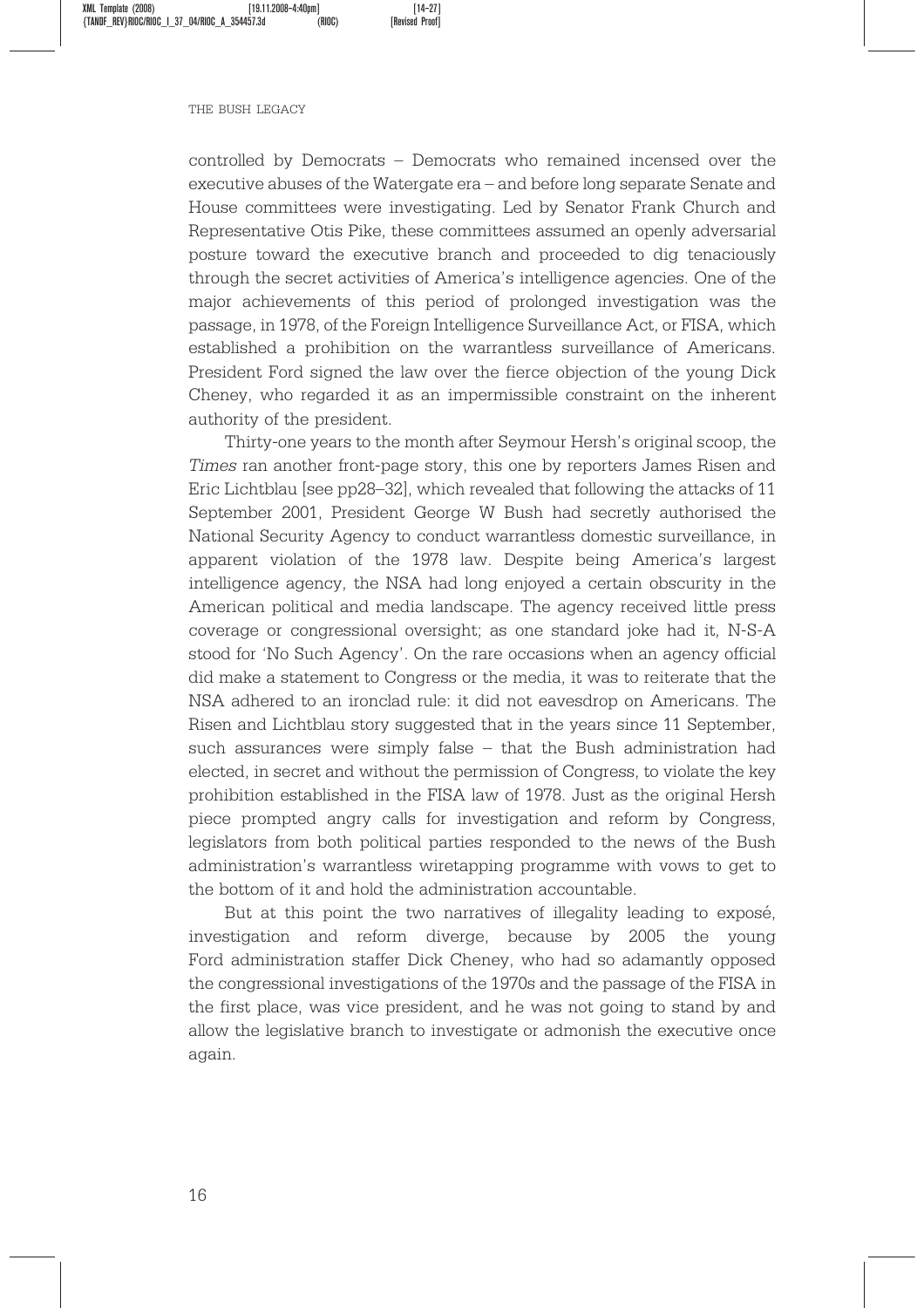LEGISLATING IN THE DARK – PATRICK RADDEN KEEFE

The story of what happened between the December 2005 revelation of the warrantless surveillance programme and the passage, in the summer of 2008, of the most sweeping piece of wiretapping legislation since the Foreign Intelligence Surveillance Act, is one not of checks and balances and congressional fortitude in reining in a power-hungry president, but of congressional capitulation so pronounced that it borders on abdication. Whereas the findings of the congressional investigations in the 1970s prompted soul-searching and debate about the kinds of powers that the government should be able to exercise inside the country in the name of national security, the halting efforts and empty rhetoric of Congress on the issue of warrantless wiretapping in the 21st century served instead to underline the fact that there would be no real debate on the issues, no truly informed public evaluation of the ethics and efficacy of state surveillance.

From the outset, the Bush administration responded to the revelations in a surprising way: within days of the Risen and Lichtblau story, the president had acknowledged that the broad outlines of the story were true, and he and his attorney general, Alberto Gonzales, stood by the decision to establish the secret programme. But the administration's argument was that in circumventing the warrant system established in 1978, the president was not actually violating the law, so much as opting secretly to set it aside. The Justice Department issued a white paper summarising the legal rationale for the programme. One argument was that when Congress voted to authorise the president to use military force in the aftermath of the 11 September attacks, the discretion to secretly violate the FISA was somehow implicit in that authorisation. This was a decidedly Procrustean extension of the language of the statute and numerous lawmakers responded that had they known the authorisation would have amounted to a legislative carte blanche, they would not have voted for it in the first place.

But the administration offered another justification for the programme as well, and this one seemed less ad hoc, and notably more pernicious, if only because it was an argument that Dick Cheney had been making for decades. Administration lawyers argued that the language of Article II of the United States Constitution, in which the president's power as 'commander-in-chief' is established, must be read in the broadest possible manner, and that as such, any statute passed by Congress that might constrain or infringe upon the expansive powers entailed in Article II would represent an undue incursion by the legislative branch. Under this reading, the problem was not that the Bush administration had violated the Foreign Intelligence Surveillance Act; the problem was that the law passed in 1978 was

17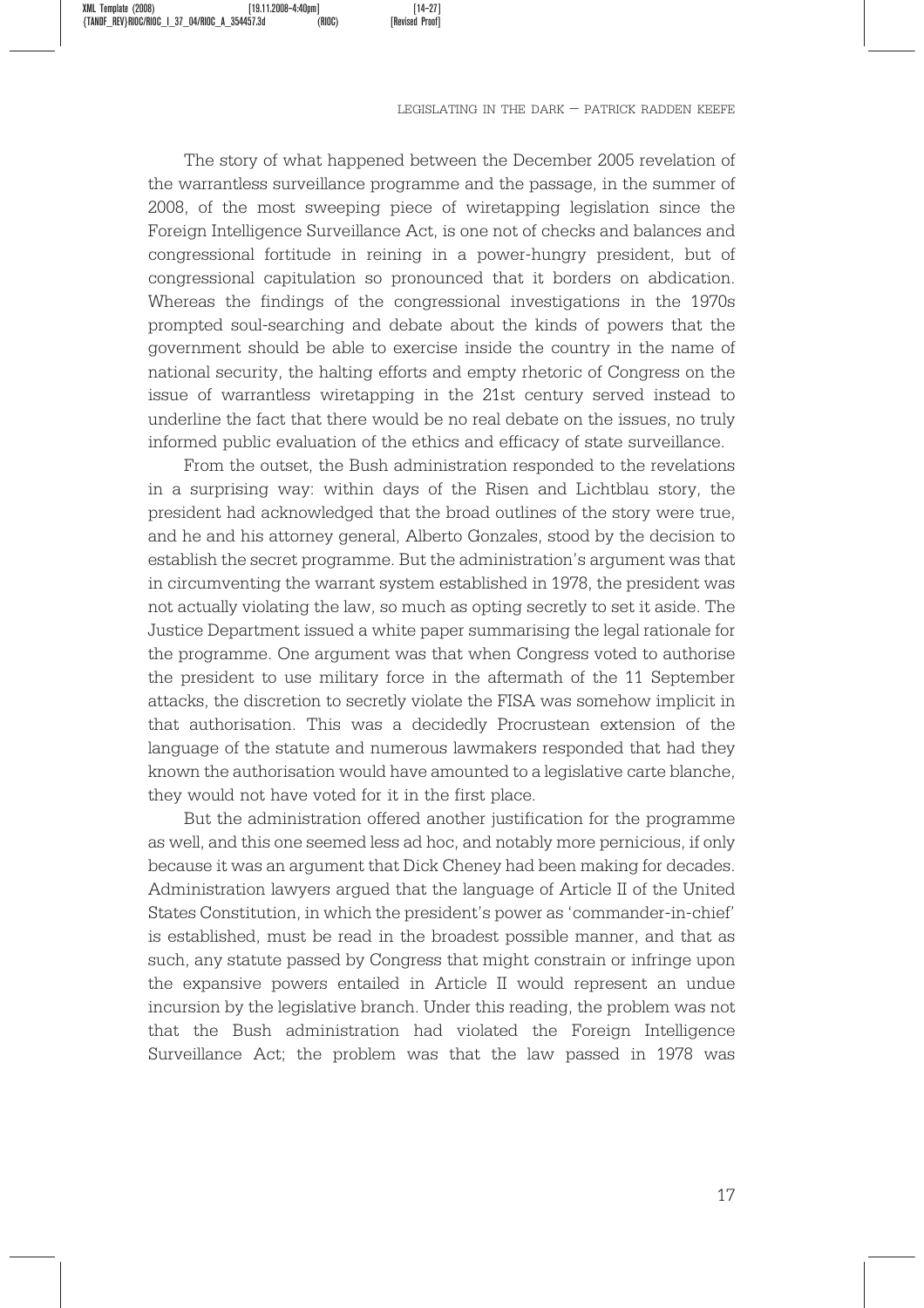unconstitutional, and rather than challenge the constitutionality of the law in the courts, or appeal to Congress for some legislative amendment, the administration had chosen instead to simply set it aside. Legal scholars dubbed this, 'The Article II on Steroids Theory'.

By using its justification of the programme as an opportunity to further articulate an idiosyncratic and extreme view of constitutional interpretation and a highly revisionist reading of the balance of power between the executive and legislative branches, the Bush administration might have seemed to be tempting fate. After all, even the most hard-line partisan Republican lawmakers would recognise in the president's position a sharp diminution in their own institutional powers in Washington. But even as Arlen Specter, Republican chair of the Senate Judiciary Committee, prepared to hold hearings, he and his colleagues faced a problem: apart from the broad outlines of the surveillance programme established in the Times piece and other stories in the media, it was not entirely clear what the NSA had been up to. President Bush and Alberto Gonzales had acknowledged that the administration was involved in warrantless wiretapping, but they refused to get into the details of how it was that the programme actually operated, because those details were 'operational', and 'classified', and thus could not be revealed to the press, or even to closed-door sessions of a Senate committee. In an effort, perhaps, to supplant any shorthand in the media vernacular that might emphasise the illegality of the wiretapping, they coined a new name for the operation, a codename that was invented purely for public relations purposes and had not been employed within the White House or the NSA before the activities were revealed: the Terrorist Surveillance Program, or TSP. An exceedingly clever soundbite, which both Bush and Gonzales invoked repeatedly in the months after the story broke, turned the tables on the critics: 'If al Qaeda is calling you, we'd like to know why.'

By going on the offensive in this manner, and challenging sceptics in Congress and the press to explain just what it was about wiretapping terrorists that made them so uncomfortable, the president and his proxies masterfully papered over the gaping semantic flaw in the 'Terrorist Surveillance Program'. When the FISA system was established in 1978, legislators understood that, on some occasions, the United States would need to conduct surveillance within its own borders. In order to do so, the law created a secret court within the federal judiciary, which could grant 'FISA warrants' for surveillance. The warrants were for 'particularised' surveillance: you could only obtain a warrant for one individual at a time, not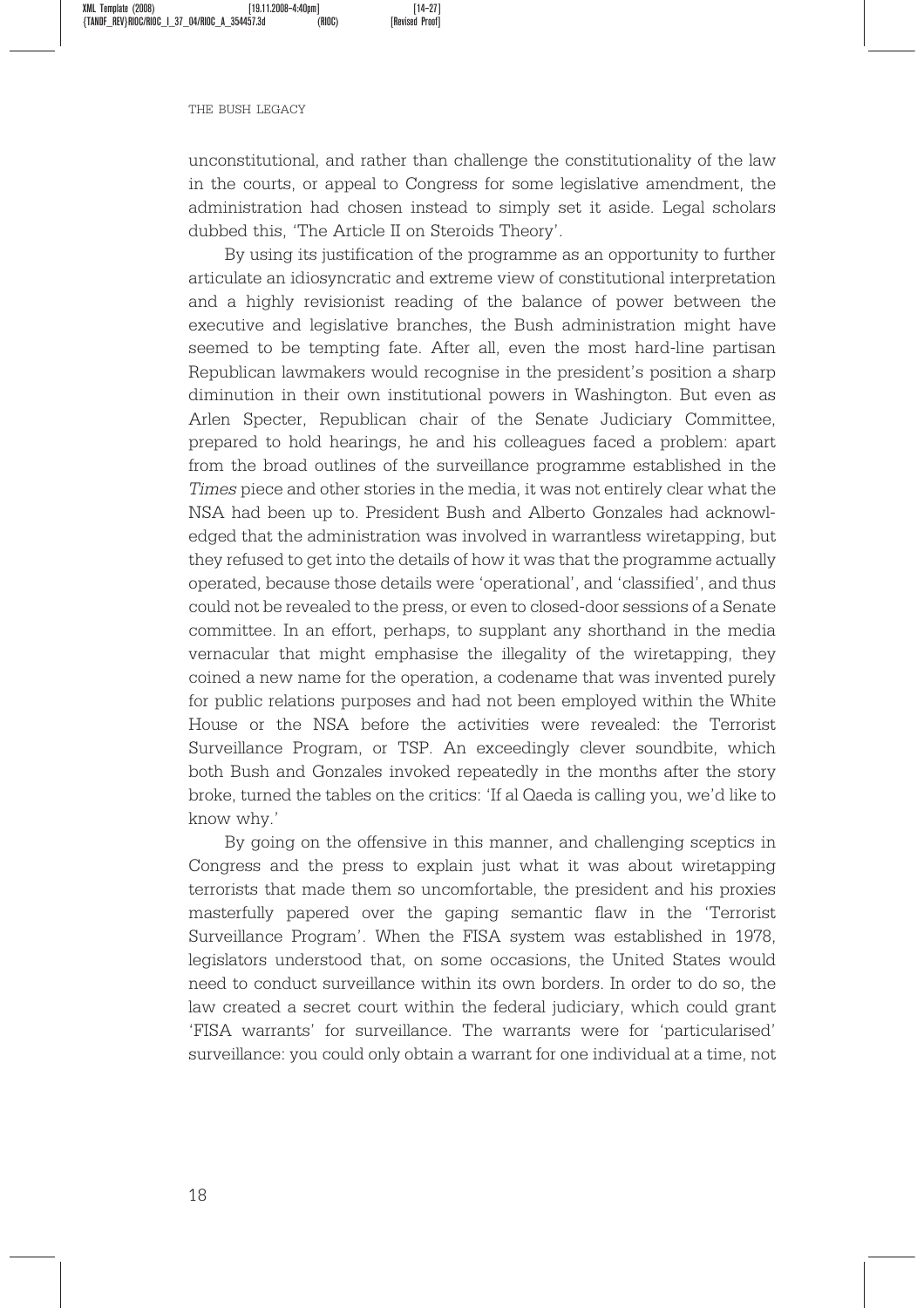#### LEGISLATING IN THE DARK – PATRICK RADDEN KEEFE

a large group, or a class of people, or a geographic area; in that respect the 1978 law explicitly echoed the prohibition on general warrants in the Fourth Amendment of the constitution. But if law enforcement or intelligence professionals believed that an individual in the United States might be a terrorist or an agent of a foreign power, the FISA court would grant them a warrant to conduct domestic surveillance on that individual. In practice, and by design, these warrants were easier to obtain than warrants for wiretaps on American citizens in criminal investigations; in its first quarter century of operation the FISA court heard thousands of applications, and rejected fewer than half a dozen.

So if indeed the Bush administration's programme was designed simply for 'terrorist surveillance', and was not deliberately or inadvertently listening in on average Americans, why couldn't the NSA simply apply for FISA warrants? The administration's answer was that the FISA court was slow and cumbersome, ill equipped to respond to the fast-paced needs of a 21st century intelligence operation. But it was also clear, particularly where the vice president's office was concerned, that some regarded the court with disdain, as an unfortunate legacy of the misguided congressional investigations of the 1970s, little more than a bureaucratic irritant for the commanderin-chief. David Addington, Cheney's trusted chief counsel, and another ardent believer in unfettered executive power, summarised this attitude with unusual candor: 'We're one bomb away from getting rid of that obnoxious court.'

But as more details emerged in the press about the nature of the NSA surveillance, it began to appear that there might be another, more practical reason why the government could not obtain FISA warrants: the wiretapping was anything but particularised. A series of investigative articles in the New York Times and the Washington Post depicted a programme that operated as a broad dragnet, not merely targeting individual suspected terrorists, but combing through the communications of thousands, perhaps tens of thousands, of people inside the country, and analysing the call traffic and the relations between different phone numbers and email addresses to answer a threshold question: who, exactly, should we be listening to? It emerged that in many instances the NSA was not actually monitoring the content of a given phone call or email, but looking instead at the 'metadata' – the information concerning the sender and receiver of a communication, the duration of the communication, the time of day, and so forth. In this manner, US intelligence could use 'call chaining' techniques and network analysis, effectively playing a game of six degrees of separation, starting with one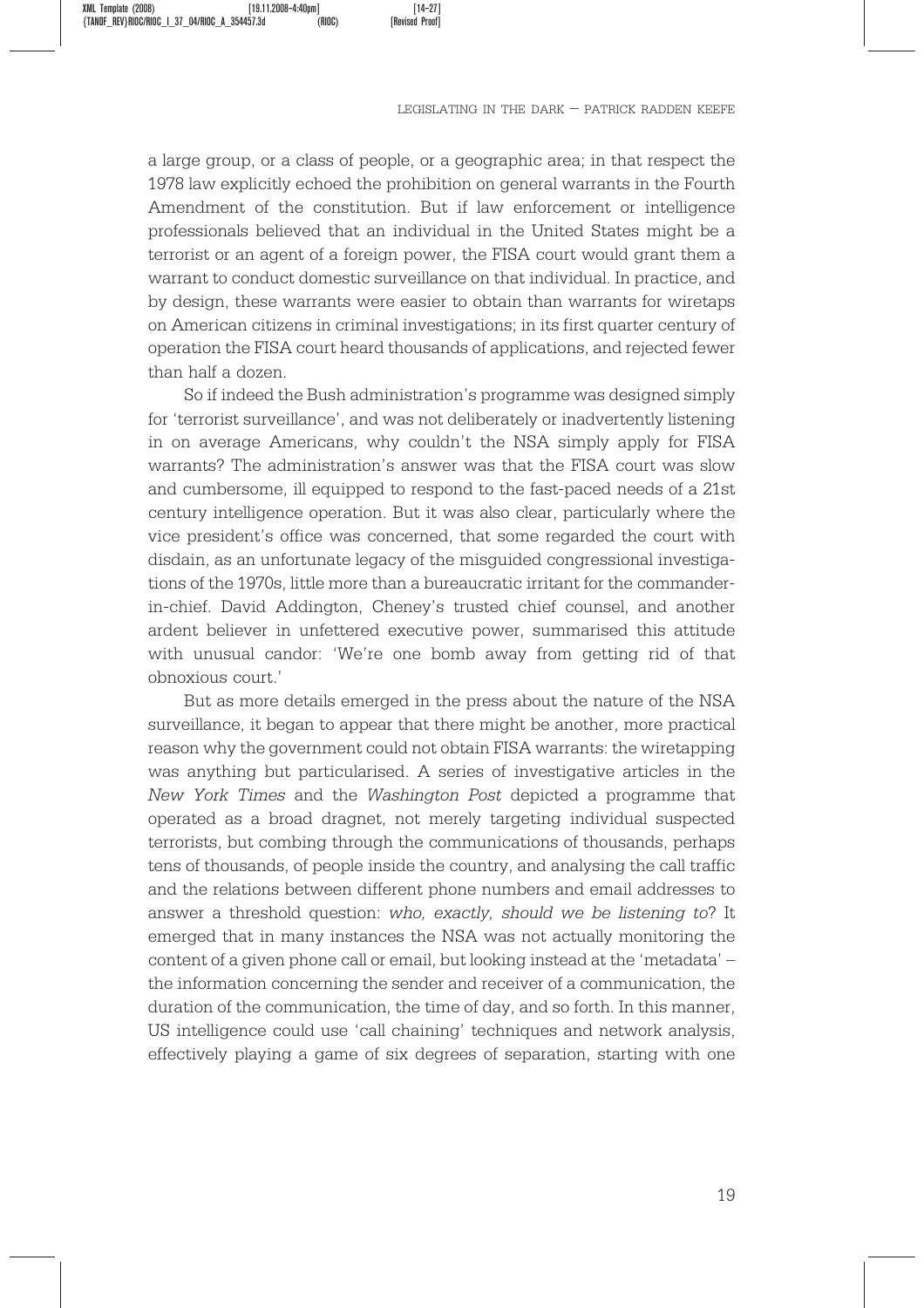suspicious individual and endeavouring to extrapolate, from his circle of known acquaintances, and from the acquaintances' acquaintances, the possible existence of a terrorist cell. As a technique, this may have been cutting-edge, but because the programme examined such massive numbers of people, and was so promiscuous in its interests, it was also prone to false positives. At the FBI, where agents were assigned to follow up on leads generated by the NSA, it became a running joke; so many of the leads led to innocent Americans that agents greeted each new batch with a groan and a roll of the eyes. 'More calls to Pizza Hut,' they said.

In order to ascertain precisely what the government had been up to in the Vietnam era, the Church and Pike committees of the 1970s adopted a gumshoe approach, using the subpoena power to compel intelligence officials and the heads of telecommunications companies who secretly assisted in domestic surveillance to testify. They sent an army of young congressional investigators to knock on doors and compile reports. But the administration of George W Bush made it clear from the outset that there would be no cooperation with a congressional investigation of the Terrorist Surveillance Program. The Justice Department informed the Senate Judiciary Committee that it would not turn over its own internal documents on the legality of the programme. (This was, at the very least, consistent: when two top lawyers for the NSA had visited David Addington before the programme was revealed to inquire about the legal underpinnings of the surveillance their agency was conducting, Addington effectively showed them the door, bellowing, 'This is none of your business! This is the president's programme.')

Alberto Gonzales was the sole witness to appear before the Judiciary Committee in February 2006. He was vague and uncooperative, asserting that the programme was legal and did not monitor innocent Americans, but refusing to furnish any legal or operational elaboration. Whereas the Church and Pike committees had conducted exhaustive investigations and assembled the details of intelligence abuses before evaluating the legal issues at hand, this Congress admitted that it had no grasp of the nature or scope of what the NSA had been doing, much less under what circumstances it might have been illegal. 'You haven't let us ask the question, what is a link? What is an affiliate? How many people covered?' Senator Dianne Feinstein complained. 'What are the precise numbers? What happens to the data?' But throughout the hearing Gonzales offered only an implacable smile and the same, slightly smug, evasion: 'That's classified.'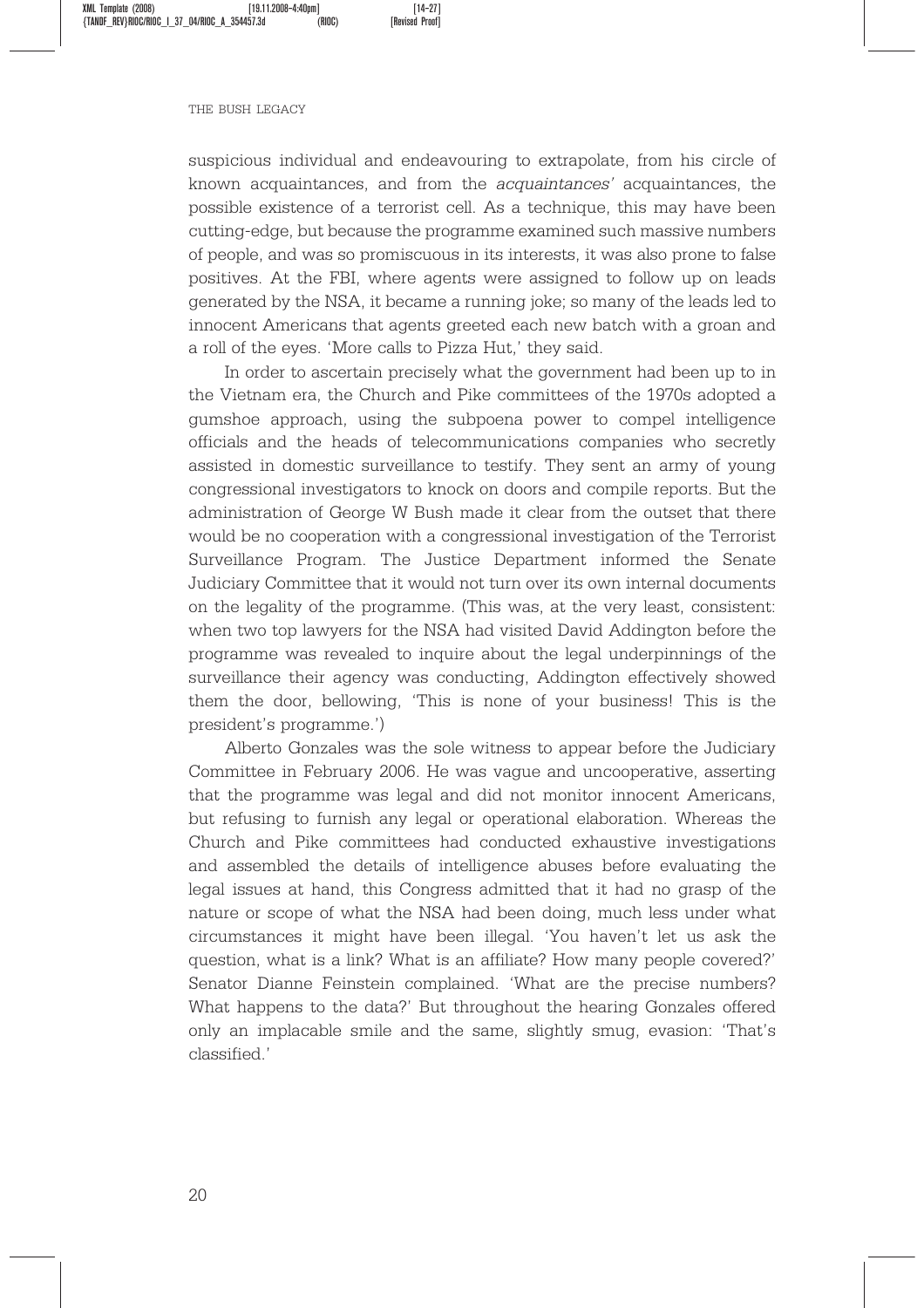

Donald Rumsfeld and Dick Cheney on their first tour of the White House with Betty Ford, 1974 Credit: David Hume Kennerly/Getty Images

'Thank God we have the press to tell us what you guys are doing,' Senator Patrick Leahy said. 'Because you're obviously not telling us.'

While the Judiciary Committee's abortive investigation struck many as a pathetic indication of congressional impotence, it compared favourably with the Senate Intelligence Committee. Having vowed to investigate following the original revelations, the intelligence panel ultimately abandoned that plan, voting along party lines to let the matter go. (The Intelligence Committee was another creation of the post-Watergate reforms, as it happens, and many wondered what relevance or function the body could possibly have if it refused to engage in oversight of so major an intelligence scandal; in an editorial, the New York Times pronounced the committee 'dead'.) If Congress could not ascertain even the basic facts about how the surveillance programme selected its targets, then any debate on Capitol Hill over the legality of the programme would be effectively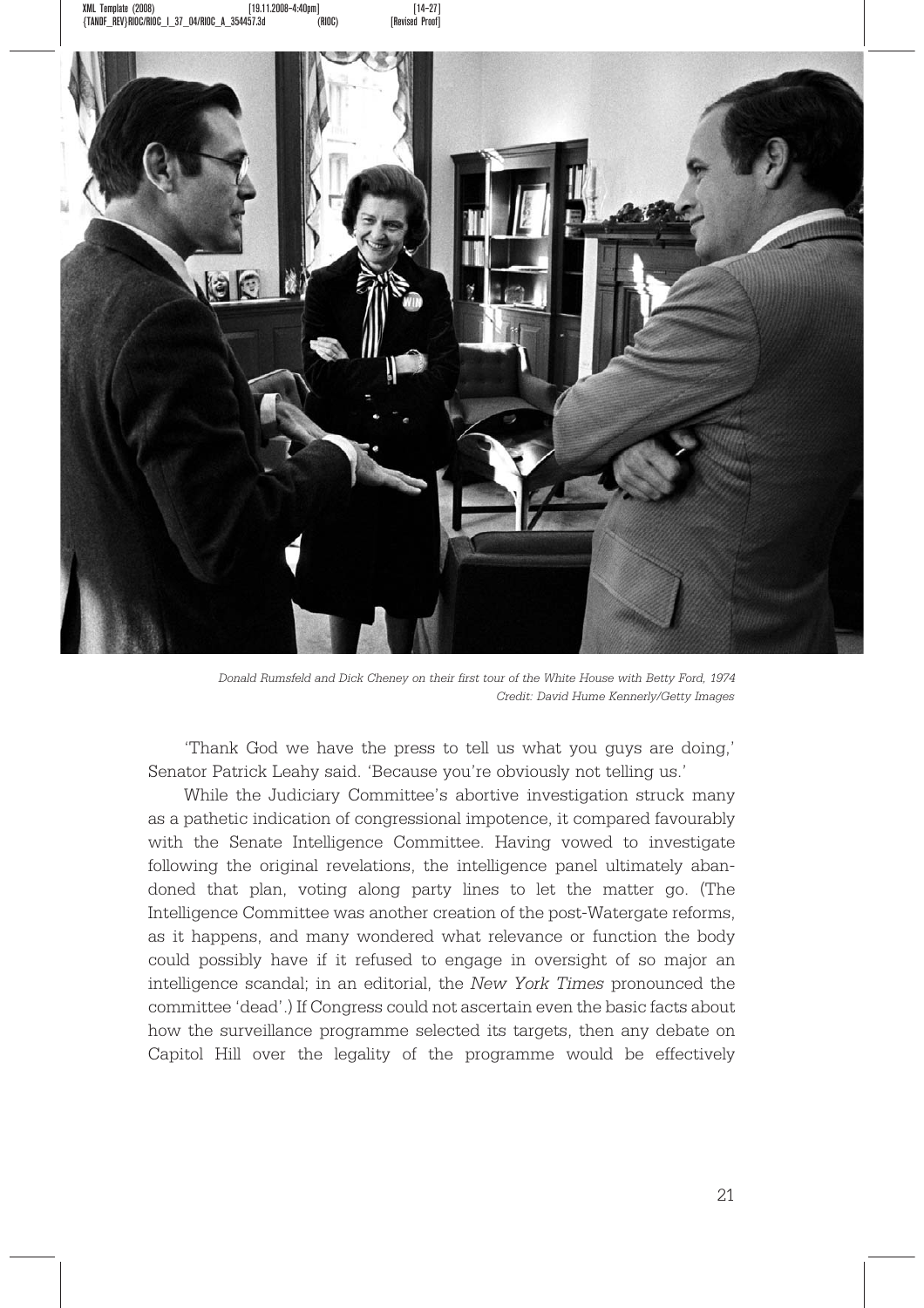hypothetical, a gesture empty of meaning. Senator Ron Wyden captured the peculiar predicament of Congress when he complained that on the wiretapping issue, he and his colleagues were 'legislating in the dark'.

When, in January 2007, Gonzales sent a terse, four-paragraph letter to the judiciary committee informing them that the surveillance programme would now be 'subject to the approval of the Foreign Intelligence Surveillance Court', it might have seemed a reassuring sign that the Bush administration, which by that time seemed nearly immune to policing by any other organ of the federal government, had elected to police itself. But the nature of the 'approval' by the court was never explained, and neither the White House nor the court could clarify a paradox that should have been clear to anyone who contemplated this new arrangement: the key function of the FISA court, from its very inception, was to grant individualised warrants, yet according to a barrage of press reports, the NSA surveillance programme functioned as a dragnet, sifting through the communications of thousands of people. In order for the programme to be 'subject to the approval' of the court, either the nature of the surveillance or the notion of FISA court approval, as it had existed for three decades, would need to change. This contradiction seems fairly elemental, and in another area of the law or at another historical moment it might have made the administration's position untenable, or at least required further explanation: how could these two apparently incompatible things be reconciled? But the White House did not elaborate, and legislators and the public at large were simply left to guess at what this new arrangement might be.

Some speculated that the administration had simply obtained a kind of 'programmatic' endorsement of the NSA's activities, thus alleviating the need for individual warrants. But whatever the accommodation between the FISA court and the White House, it did not last long. Early in 2007, the court issued a secret decision, which put a significant constraint on the NSA's ability to operate. With the advent of global fibre optic networks and especially the Internet, more and more global communications were travelling through hubs on US soil – even communications between two parties both of whom were outside the United States. After the terrorist attacks of 11 September, the Bush administration had appealed to the major US telephone and Internet providers to give the NSA direct access to the communications passing through their circuits, and beyond that, even, to route as many foreign-to-foreign communications as possible through American switches, in order to exploit the 'home field advantage' the United States enjoyed. This arrangement had worked well for the agency,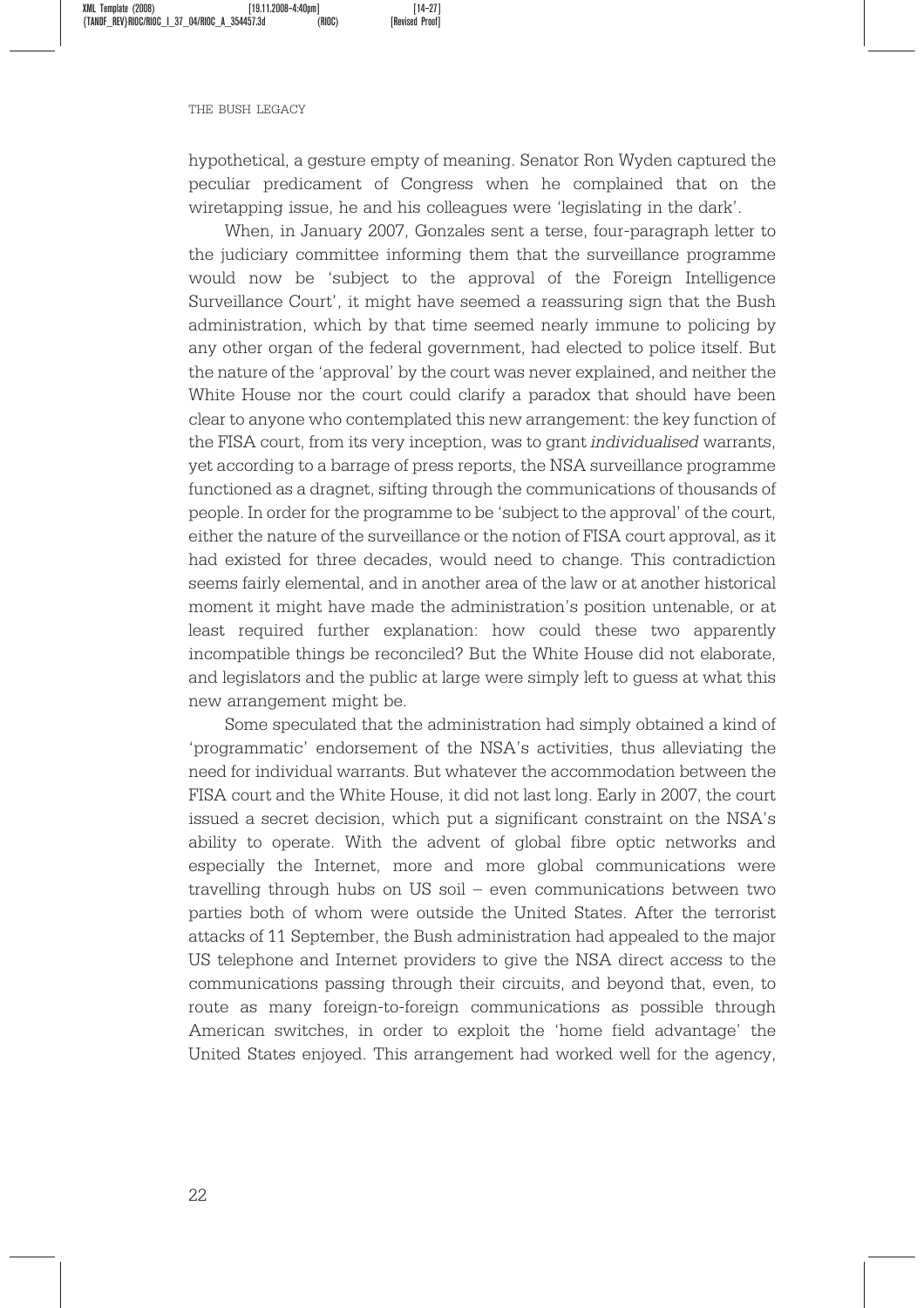until early 2007, when the FISA court determined that communications passing through the United States – even communications that both start and end in foreign countries – required a FISA warrant. Suddenly the court was swamped with warrant applications, and what some observers described as a 'surveillance gap' developed in America's capabilities. By May, National Intelligence Director Mike McConnell told Congress that the nation's spies were 'missing a significant portion of what we should be getting'.

Having brushed off members of Congress a few months earlier, the Bush White House was suddenly obliged to turn to them and ask that they amend the FISA to close the surveillance gap. This would have required a fairly straightforward legislative fix, redefining the term 'electronic surveillance' in such a way that it would permit US intelligence to access foreign communications as they transited through the country. Congressional Democrats were happy to oblige, crafting a bill that would authorise spies to tap communications passing through the United States when they 'reasonably believed' the targets to be outside the country. But the Democrats also introduced a series of oversight mechanisms, maintaining some measure of FISA court review, and including explicit provisions against purely domestic surveillance. President Bush balked at these measures. He wanted a massive enhancement of the surveillance authority of the NSA, but without any of the added oversight mechanisms that came with it, and he threatened to hold Congress hostage, preventing them from adjourning for the August recess, until they produced 'a bill I can sign'.

Any discussion of wiretapping law necessarily involves a degree of legal and technical complexity that can befuddle even careful observers in the public and the press, and the Bush administration capitalised on its long history of politicising national security issues and lingering post-9/11 fears and suggested that it was the Democrats who were being obstructionist and denying the president the authority he needed to keep the country safe. Few in Congress or the press were bold enough to observe that, on the contrary, it was the president who was delaying the new legislation, and holding out not for new surveillance powers, but for surveillance powers coupled with a congressional grant of impunity.

Republican lawmakers had their own bill, which would close the surveillance gap but also effectively euthanise the FISA court once and for all, relegating it to a vestigial role in which it simply granted programmatic approval for the NSA's activities and could only quibble with the executive's rationale for wiretapping if it was 'clearly erroneous'. Boosters of the

23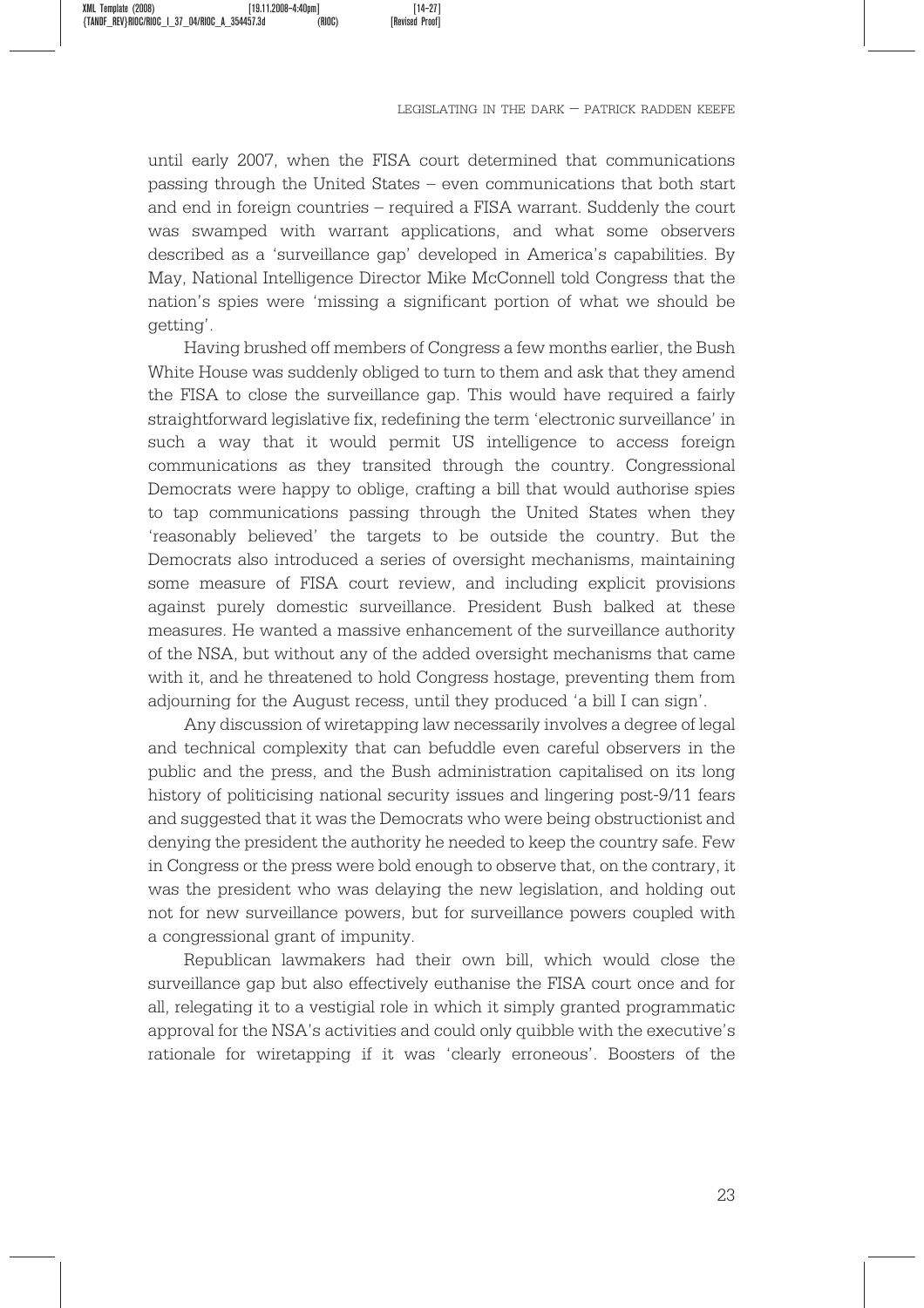Republican bill railed against any hint of opposition, insisting that a vote against the proposal was not a vote for greater oversight but a vote against national security. 'Al Qaeda is not going on vacation this month,' Senator Mitch McConnell warned. 'We're at war,' Senator Joe Lieberman added, 'The enemy wants to attack us. This is not a time to strive for legislative perfection.' Notwithstanding the apparent mandate the Democrats had gained when they re-took the congressional majority in 2006, many were facing difficult re-election challenges in conservative districts. Despite the fact that the fearmongering associated with the Republican bill was so transparently at odds with the actual disagreement between the White House and the Democrats on oversight, and despite the fact that many observers had regarded the Democrats' 2006 congressional sweep as an implicit repudiation, by the population at large, of the scare tactics that had been used to sell so many bad decisions in Washington in the years since 9/11, the bill passed the House 227-168, and the Senate 60-28. Congressional Democrats have 'a Pavlovian reaction', Caroline Frederickson of the American Civil Liberties Union declared. 'When the president says the word terrorism, they roll over and play dead.'

# When the president says terrorism, they roll over and play dead

The one concession in the new law was that it was scheduled to sunset after six months, and some congressional Democrats endeavoured to save face by vowing to fight another day, striving, perhaps, for something even Joe Lieberman might deem 'legislative perfection'. But even as President Bush signed the new bill into law he made it clear that the Democrats weren't the only ones hoping to gain ground in some future showdown over wiretapping. The president had gotten nearly everything he asked for in the Republican bill: enhanced power for domestic surveillance by the NSA and a FISA court that was stripped of its traditional role as an issuer of individualised warrants. But Bush announced that he was hoping for more comprehensive wiretapping legislation in the future, and specifically 'meaningful liability protection' for the major telecommunications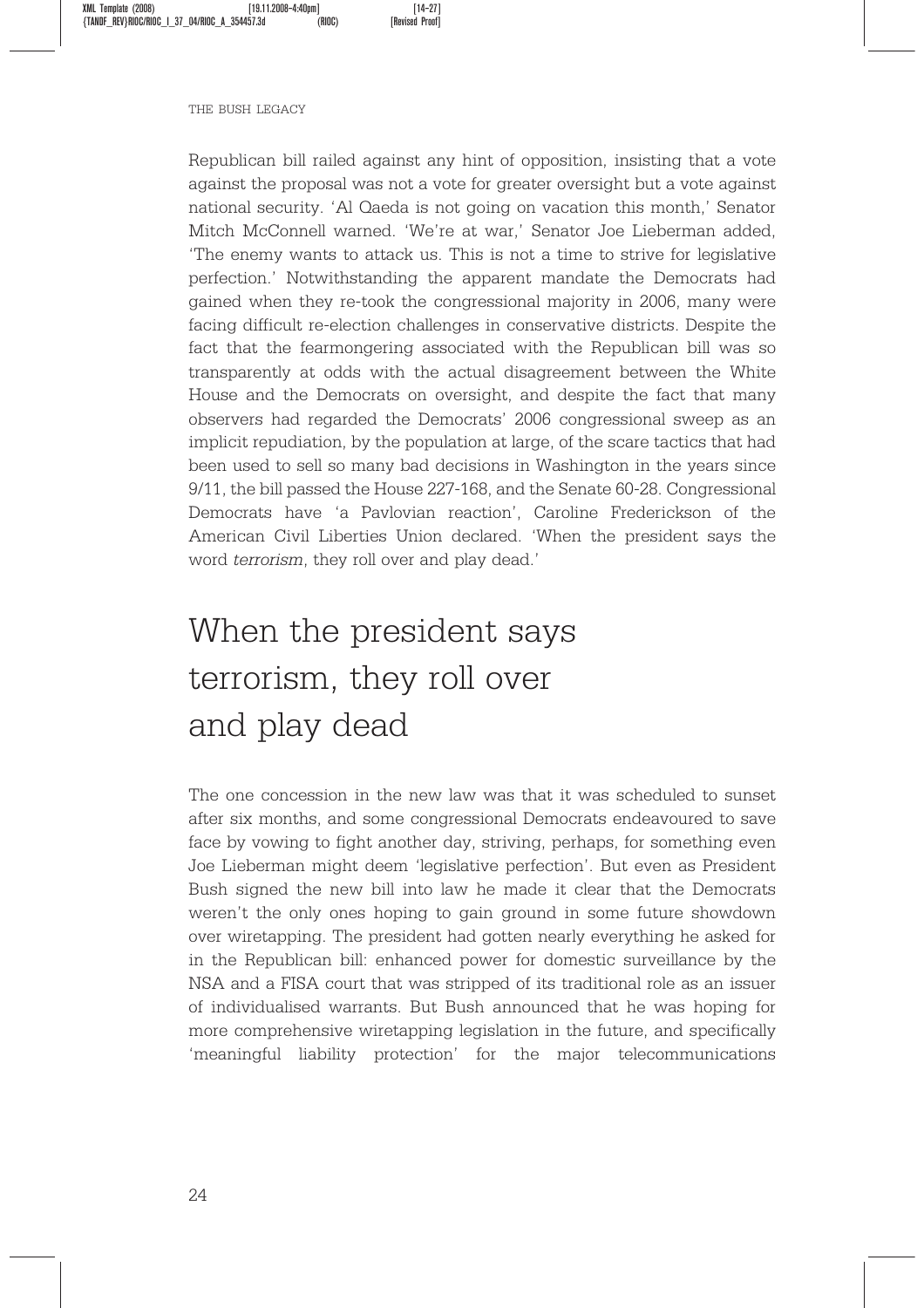companies that had secretly assisted the NSA by allowing the agency to tap directly into their routers and switches. Since the revelation of the surveillance programme and the role played by the companies, the telecoms had faced numerous high-profile lawsuits over their role in the operation. Bush's rationale was that because the government had asked the companies to abet the surveillance, they should be immunised from any sort of legal challenge.

XML Template (2008) [19.11.2008–4:40pm] [14–27] {TANDF\_REV}RIOC/RIOC\_I\_37\_04/RIOC\_A\_354457.3d (RIOC) [Revised Proof]

> And sure enough, when the temporary law came up for renewal, the White House and Congressional Republicans pushed hard for telecom immunity. Once again, Democrats resisted this provision, which was entirely retroactive and had no discernible impact on the safety of the nation moving forward, and once again they were angrily castigated for jeopardising the safety of the nation. The new law, which passed in the summer of 2008, allowed the NSA to vacuum up all of the communications entering and leaving the United States though the nation's telecom switches and permanently consigned the FISA court to an advisory role. As the lawyer and blogger Glenn Greenwald observed, the underlying suggestion of the new law was 'not that the FISA law is obsolete, but rather, that the key instrument imposed by the Founders to preserve basic liberty – warrants – is something that we must now abolish'.

> Having conceded on the points they swore they would contest after the sun set on the temporary law, the Democrats drew the line on the issue of telecom immunity, with Senator Barack Obama and others saying that they would refuse to pass any bill that let the phone companies off the hook. But by this time any observer of the desultory record of Congressional Democrats could predict what would happen: the Republicans unleashed a wave of righteous hysteria, and the Democrats, Barack Obama included, ended up passing the bill.

> According to polling data, the issue of personal privacy registers as a serious concern to roughly half of all American voters. Indeed, a number of polls over the years since the warrantless wiretapping programme was revealed, indicate that many Americans are untroubled by the illegality of the programme or the potential cost to them in personal privacy, provided they believe that the government is taking steps to keep the country safe. This may explain, in part, the haste with which Congressional Democrats were willing to fold in the domestic surveillance debate: the potential political benefits of adopting so abstract and complex a cause as privacy and individual liberty do not justify the potential political risks of being tarred as soft on national security.

> > 25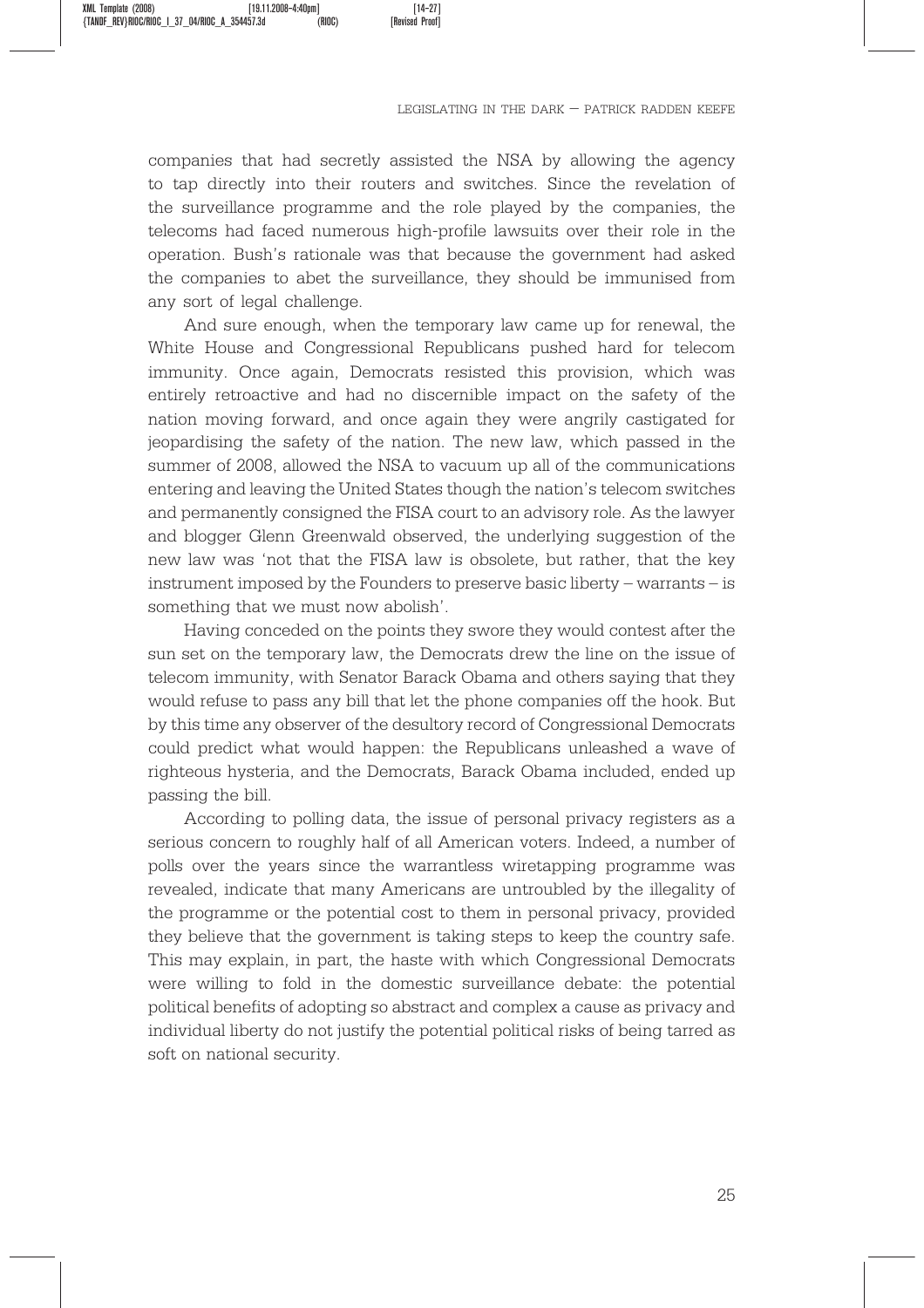But lost in the partisan wrangling and in any discussion of the pros and cons of the domestic surveillance per se, was the fact that from the outset there was much more at stake in this particular fight than the NSA's authority to intercept communications. At issue in the various abortive efforts by Congress to investigate the activities of the Bush White House was nothing less than the very system of checks and balances and the separation of powers that is enshrined in the United States Constitution. By refusing to investigate the wiretapping programme in a rigorous manner, Congress denied this and future generations any comprehensive record of what precisely the administration had been up to in the years following 11 September. The congressional committees of the 1970s produced thousands of pages of findings, which could serve as an object lesson in the dangers of executive excess, and allow established institutions, like the congressional intelligence committees and the FISA court, to police such excesses in the future; between 2005 and 2008 the American Congress abdicated its role as a truth-seeking body and proceeded instead to legislate in the dark, retroactively blessing an extensive and illegal programme whose details remain now, and perhaps forever, mysterious.

Of course, the Founding Fathers had the sense to establish another branch of government, the judiciary, which might serve as a crucial check in times when the legislature is not up to the task. But by granting retroactive immunity to the telecom companies, Congress managed to foreclose the possibility of a trial in which the details of the surveillance programme might be examined, or a definitive ruling by a judge on the legality of the administration's decision to violate the FISA.

According to several authoritative accounts that have emerged in recent years, it was Dick Cheney who first approached the NSA in September 2001 with an eye to expanding the agency's activities, and doing so outside the FISA framework if necessary. President Bush took full responsibility for the programme after it was revealed, but it was Cheney who was in a very real sense the architect of the programme. Cheney had watched the checks and balances of the American system of government operate in the 1970s, and he did not like what he saw. Over the decades he developed a maximalist view of executive power, one which he proceeded to implement, with extraordinary success, as vice president.

Whether one is invested in wiretapping as an issue or not, it is impossible to escape the conclusion that George W Bush and Dick Cheney succeeded not merely in gutting the FISA and hobbling the 'obnoxious